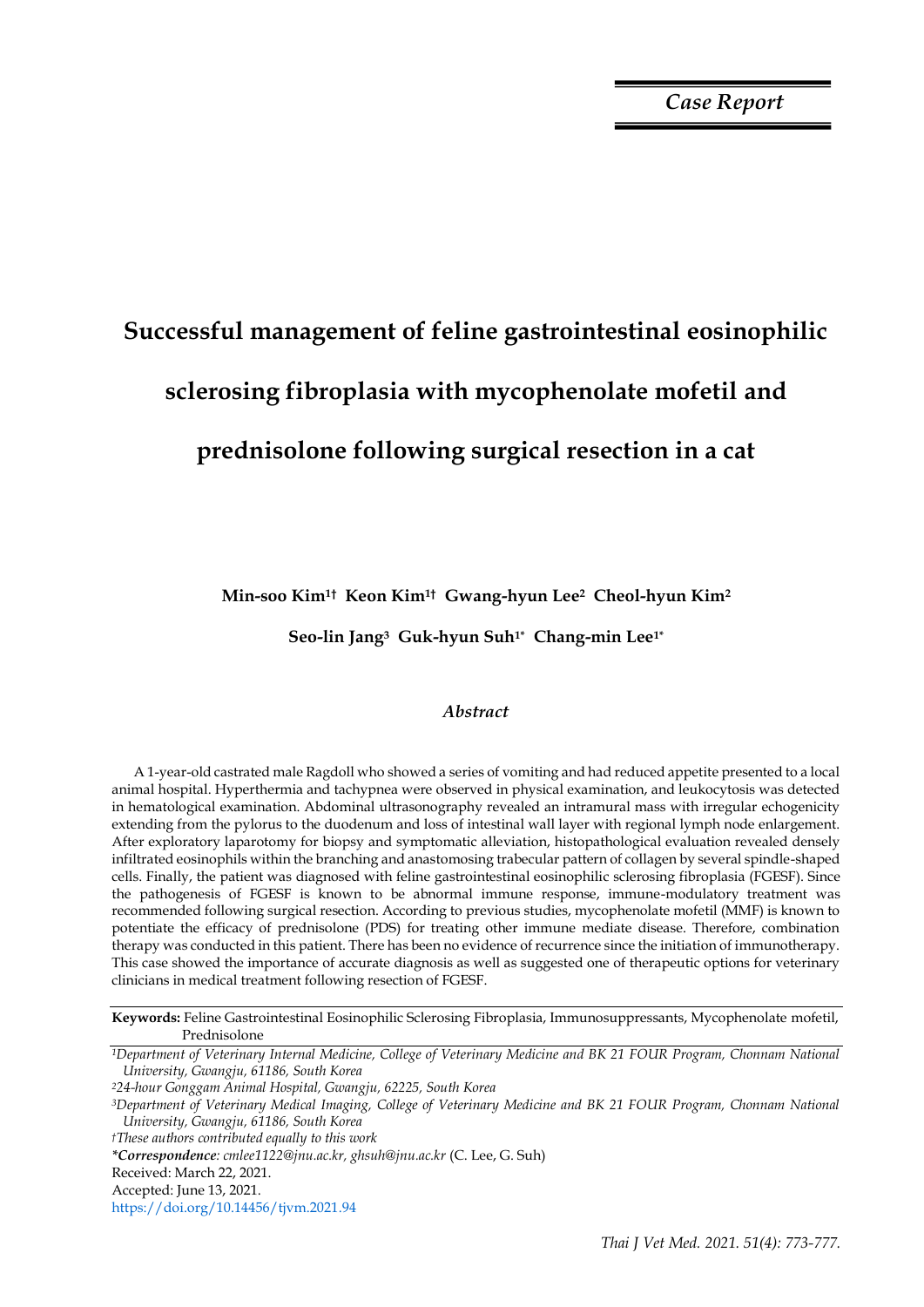## *Introduction*

Feline gastrointestinal eosinophilic sclerosing fibroplasia (FGESF), which is an emerging disease, is characterized by unique eosinophilic masses within the intramural part of the gastrointestinal (GI) tract (Criag *et al*., 2009). Although the complete mechanism of FGESF remains unclear, there have been several reports suggesting that the cause of FGESF is abnormal inflammatory response to antigens (Criag *et al*., 2009; Echstrand *et al*., 2013). Therefore, immunosuppressive therapy with surgical excision showed a better prognosis than other treatment methods (Criag *et al*., 2009; Linton *et al*., 2015). The ages of patients diagnosed with FGESF range from 14 weeks to 16 years, and the median age  $\pm$  standard deviation is  $8.8 \pm 4.4$  years. The commonly reported clinical signs of FGESF include chronic vomiting, diarrhea, weight loss, lethargy, excessive grooming, and coughing (Linton *et al*., 2015).

As there are no unique clinicopathological feature of FGESF, it is challenging to rule out other neoplastic diseases (Weissman *et al*., 2013). Considering that FGESF presents as an ulcerated mural mass having neoplastic appearance, it can be easily confused with malignant tumor and sometimes make the owner abort appropriate treatment (Criag *et al*., 2009; Weissman *et al*., 2013). Despite these difficulties, FGESF is diagnosed by histological examination. Histologically, the major lesions of FGESF are featured with infiltration of eosinophils and fibroplasia of the lesion comprising branching and anastomosing trabeculae of dense collagen and spindle-shaped cells (Linton *et al*., 2015).

As a prodrug of mycophenolic acid, mycophenolate mofetil (MMF) is known to affect inosine-5'-monophosphate dehydrogenase and inhibit T- and B-lymphocyte proliferation (Allison and Eugui, 2005). Although MMF is one of the immunosuppressants, it does not have adverse effects regarding nephrotoxicity and fibrogenicity (Allison and Eugui, 2005). Therefore, it is used to treat immune mediated diseases in both human and companion animal and several researches revealed satisfactory efficacy (Ackermann *et al*., 2017). Especially in cats, there are several studies that MMF was selected to treat immune-mediated disorders along with corticosteroids for potentiating efficacy and minimal adverse effect (Lenore *et al*., 2011; Tamura *et al*., 2020). Considering that the etiology of FGESF is abnormal immune response, MMF can be a good treatment option for adjuvant therapy with corticosteroids.

# *Case Report*

A 1-year-old castrated male Ragdoll presented to a local animal hospital. The chief complaint was reduced appetite after vomiting thrice within a day. On physical examination, hyperthermia (41.7℃) and tachypnea (>60/min) were noted. Although SpO2 was not measured, RBCs ( $6.87 \times 10^{12}/L$ ) and MCV (50.6 fL) were within normal range. Complete blood count showed significant elevation of WBC (33.2  $\times$  10<sup>9</sup>/L) with monocytosis (3.2  $\times$  10<sup>9</sup>/L) and neutrophilia (27  $\times$ 109/L). However, hypereosinophilia was not detected. Serum chemistry evaluation showed significant elevation of total bilirubin (TBIL; 1.9 umol/L) and alanine transaminase (ALT; 519 U/L) levels. All other values were within the normal ranges.

Radiographic evaluation of the abdomen revealed a mass effect in the upper and middle abdomen (Fig 1 A). Displacement of the stomach to the left side of the abdomen was observed, with unclear margin of the gastroduodenal junction. Abdominal ultrasonographic examination confirmed the long mass located in the lumen of the GI tract from the pyloric region of the stomach to the proximal part of the duodenum (Fig 1 B, C). The thickness of wall layer of the gastric pylorus (reference interval [RI]; 1.9-2.4mm) and duodenum (RI; 2-2.4mm) was remarkably enlarged to 4.4mm and to 6.9mm respectively. And the wall layering the inside of the GI tract was lost. Furthermore, the enlargement of lymph node around the jejunum (30.03 × 9.78, reference interval [RI], length: 11.4–39.0 mm, diameter: 2.8–7.2 mm) and lymph node of pancreatic duodenum (14.69 × 8.99, RI, length: 6.6–13.0 mm, diameter: 3.6–6.2 mm) were detected without morphological changes.

Exploratory laparotomy was performed for excisional biopsy and symptomatic alleviation caused by the mass (Fig 2). Considering the difficulties in approaching the intestinal lesion, partial excision was performed around the pyloric sphincter muscle. Histopathological examination revealed transmural proliferation with branching and anastomosing trabeculae of dense collagen with eosinophils and neutrophils (Fig 3 A, B). Furthermore, a relatively significant number of large spindle-shaped cells were observed within the collagen fibers. Bacteria were not observed. Considering these findings, the patient was diagnosed with FGESF.

After diagnosis of FGESF, fenbendazole (250 mg/cat P.O. once), amoxicillin–clavulanate (12.5 mg/kg P.O. twice daily), doxycycline (5 mg/kg P.O. twice daily), and omeprazole (1 mg/kg P.O. once daily) were administered with prednisolone (PDS) (2.0 mg/kg P.O. twice daily) for 7 days. After a week, MMF (10 mg/kg P.O. once daily) was also prescribed as an immunomodulatory drug for 7 days. Clinical signs including vomiting and reduced appetite started to improve within 2 weeks, with decreased sectional size from 15.77mm × 16.55mm to 13.93mm × 9.93mm of the lesion on ultrasonographic examination (Fig 1 D, E). Moreover, the sizes of the jejunal and pancreaticoduodenal lymph nodes decreased from 30.03mm × 9.78mm to 23.42mm × 7.72mm and 14.69mm × 8.89mm to 10.55mm × 8.79mm respectively. Other serum chemistry levels also returned within the normal ranges and recurrence of the clinical signs was not observed. PDS dosage was gradually tapered to 0.5 mg/kg P.O. twice daily over 12 weeks, and there was no sign of recurrence at the time of writing (over 6 months).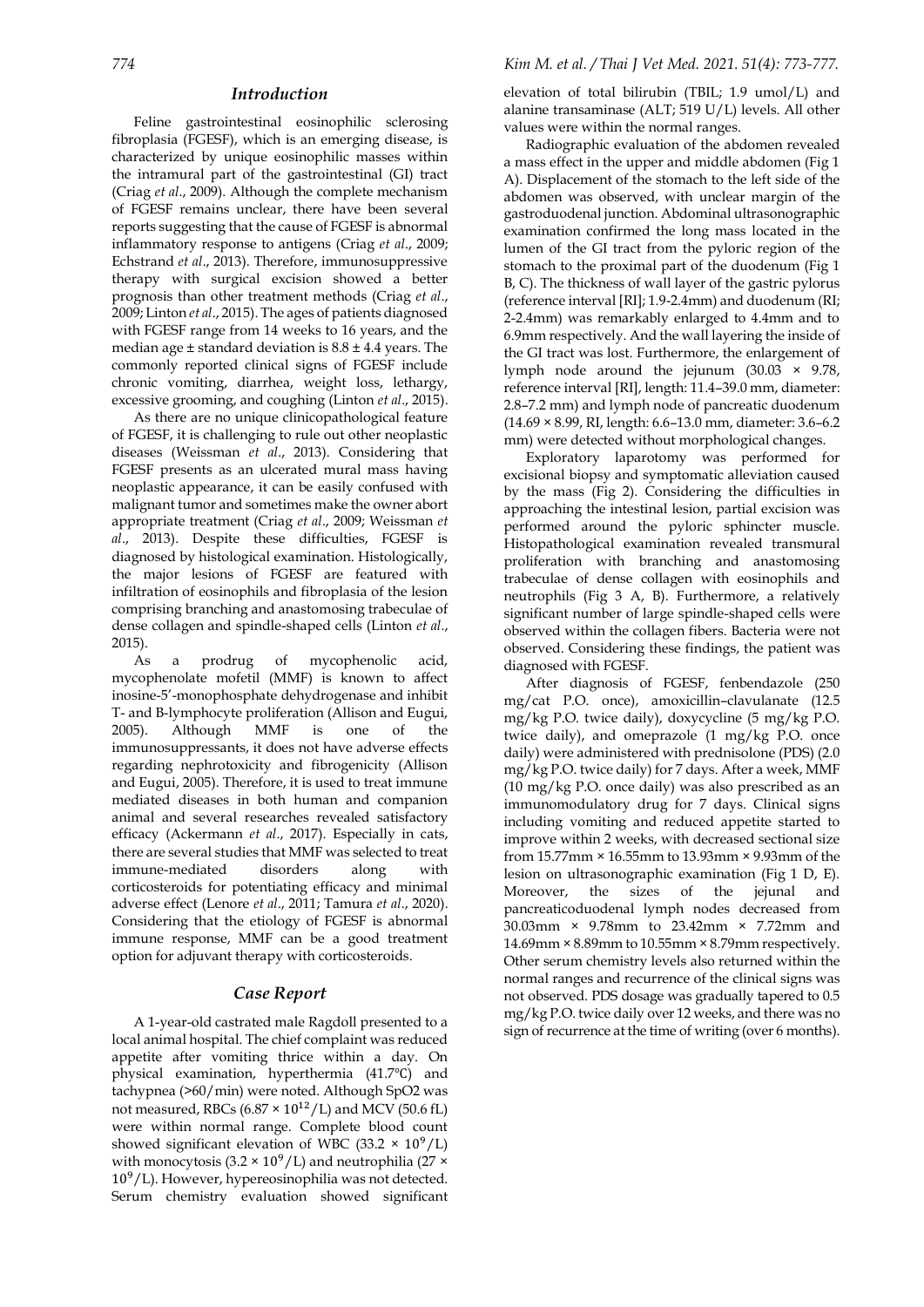





**Figure 2** Macroscopic finding on exploratory laparotomy We confirmed that the lesion was located through gastric pylorus and proximal duodenum on exploratory laparotomy (yellow arrow head). The lesion was round and soft mass with clear margination.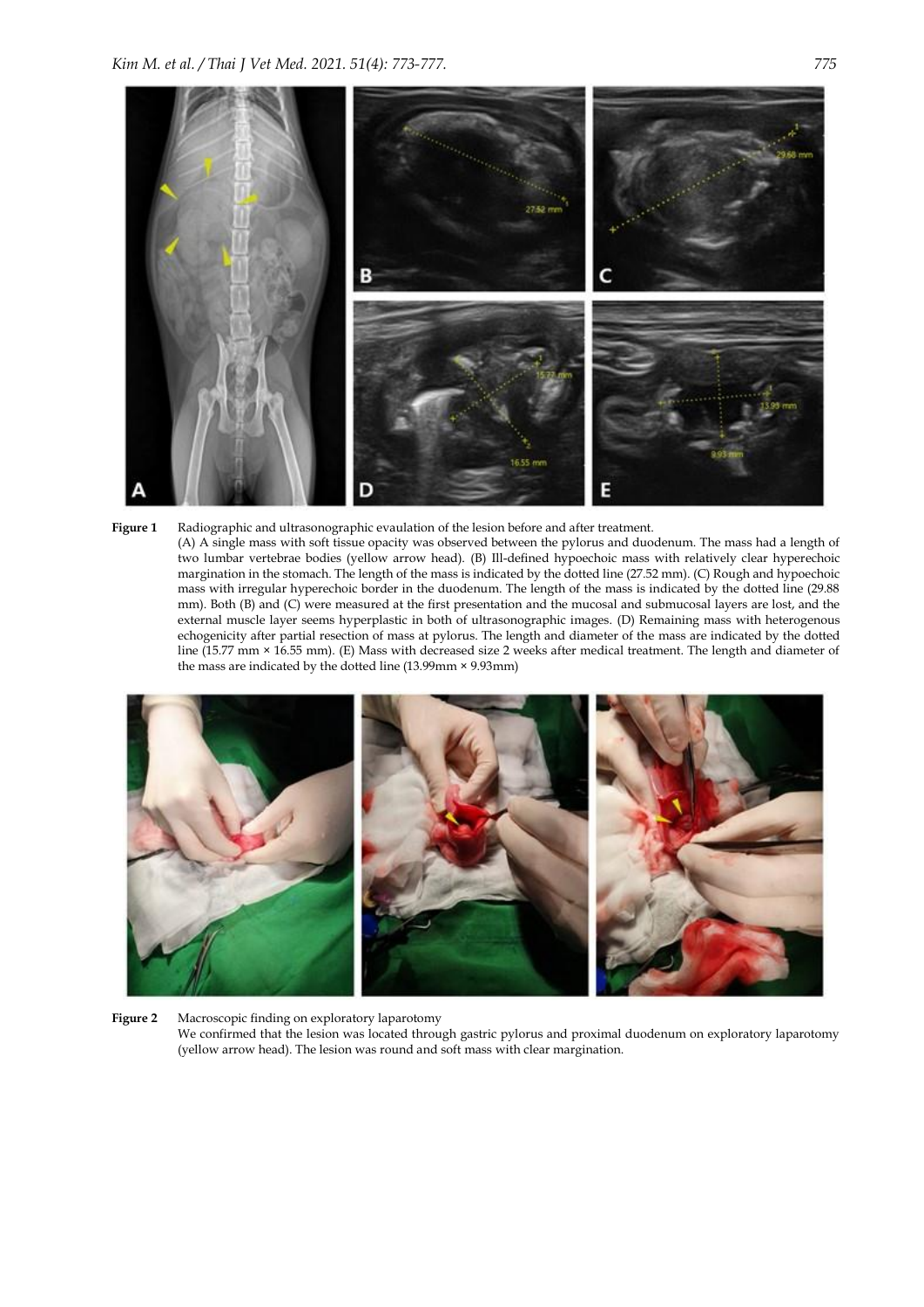

**Figure 3** Histologic evaluation of a mass from the stomach using hematoxylin and eosin staining. (A) Photomicrographs of the mass from partial gastric excision. The resected mass comprises several eosinophils and some neutrophils with collagen fibers. Hematoxylin and eosin staining (×50. White bar, 500um). (B) With dense cellular population of large spindle-shaped cells (long red arrow), there are dense infiltrations of numerous inflammatory cells including eosinophils (short red arrow), mast cells (long black arrow), neutrophils (short black arrow), lymphocytes (black arrow head), and plasma cells (asterisk) within the lesion. Furthermore, small foci of dystrophic mineralization admixture are seen. Hematoxylin and eosin staining (×400. White bar, 50um)

#### *Discussion*

Although the etiology of FGESF remains unknown, large fibroblasts which shares some similar morphological features with neoplastic mesenchymal cells are remarkably embedded in the lesion and these reactive fibroblasts produce a considerable amount of collagen (Criag *et al*., 2009). For instance, fibrosarcoma and osteosarcoma are featured with patterned extracellular matrix where mesenchymal cells have malignant nuclear and nucleolar changes (Augsburger *et al*., 2017). These features make a diagnosis challenging. Moreover, intestinal sclerosing mast cell tumor also can be mistaken for FGESF because mast cells within the stromal collagen, severe infiltration of eosinophils can be observed (Halsey *et al*., 2010). However, in this patient, mitotic figures and other malignant cells were not observed and numerous inflammatory cells such as eosinophils, lymphocytes, and plasma cells in the sclerosing lesion were detected, which is consistent with most FGESF cases (Criag *et al*., 2009; Thieme *et al*., 2019). These features could help well-trained pathologic specialist diagnose easily. This case suggests that aggressive diagnostic method is worth performing when a young cat with alimentary mass visits to the animal hospital.

According to several previous studies, which recommended a combination protocol including physical resection and immunotherapy, we prescribed the patient with PDS and MMF following the excision of the mass in the GI tract (Criag *et al*., 2009; Linton *et al*., 2015; Thieme *et al*., 2019). MMF was chosen because it can control immune system by inhibiting T- and Blymphocytes with much less side effects such as myelotoxicity and hepatotoxicity compared to other immunosuppressants (Viviano, 2013). Other study has suggested that MMF can be used as a second-line immunotherapeutic drug with glucocorticoids (Ackermann *et al*., 2017). Moreover, it can be a relatively safe immunosuppressive drug option with minimal adverse effects such as diarrhea or weight loss

in cats (Slovak and Villarino, 2017). Therefore, MMF was selected to reduce the immune-mediated reaction in this case of FGESF. Consequently, drug treatment following the surgery showed significant effectiveness to decrease the size of unresected mass with further improvement of clinical signs. Therefore, this case showed the potential efficacy of MMF with PDS for FGESF after surgical resection.

This case reported the importance of aggressive diagnostic method to differentiate from other neoplastic diseases and successful treatment using MMF with PDS following surgical treatment. As FGESF has relatively good prognosis with appropriate treatment compared to neoplastic diseases, it should be considered as a differential diagnosis in cats with alimentary intramural masses. We hope that our diagnostic method and therapeutic plan can help provide better treatment options to veterinary clinicians and the owner of cats for treating FGESF.

### *Acknowledgements*

This work was supported by the National Research Foundation of Korea (NRF) grant funded by the Korea government (MSIT) (No. 2019R1F1A1060984).

### *References*

- Ackermann AL, May ER, Frank LA 2017. Use of mycophenolate mofetil to treat immune-mediated skin disease in 14 dogs – a retrospective evaluation. Vet Dermatol. 28, 195-e44.
- Allison AC, Eugui EM 2005. Mechanisms of action of mycophenolate mofetil in preventing acute and chronic allograft rejection. Transplantation. 80(2S), S181-S190.
- Ausburger D, Nelson PJ, Kalinski T, Udelnow A, Knosel T, Hofstetter M, Qin JW, Wang Y, Gupta AS, Bonifatius S, Li M, Bruns CJ, Zhao Y 2017. Current diagnostics and treatment of fibrosarcoma –